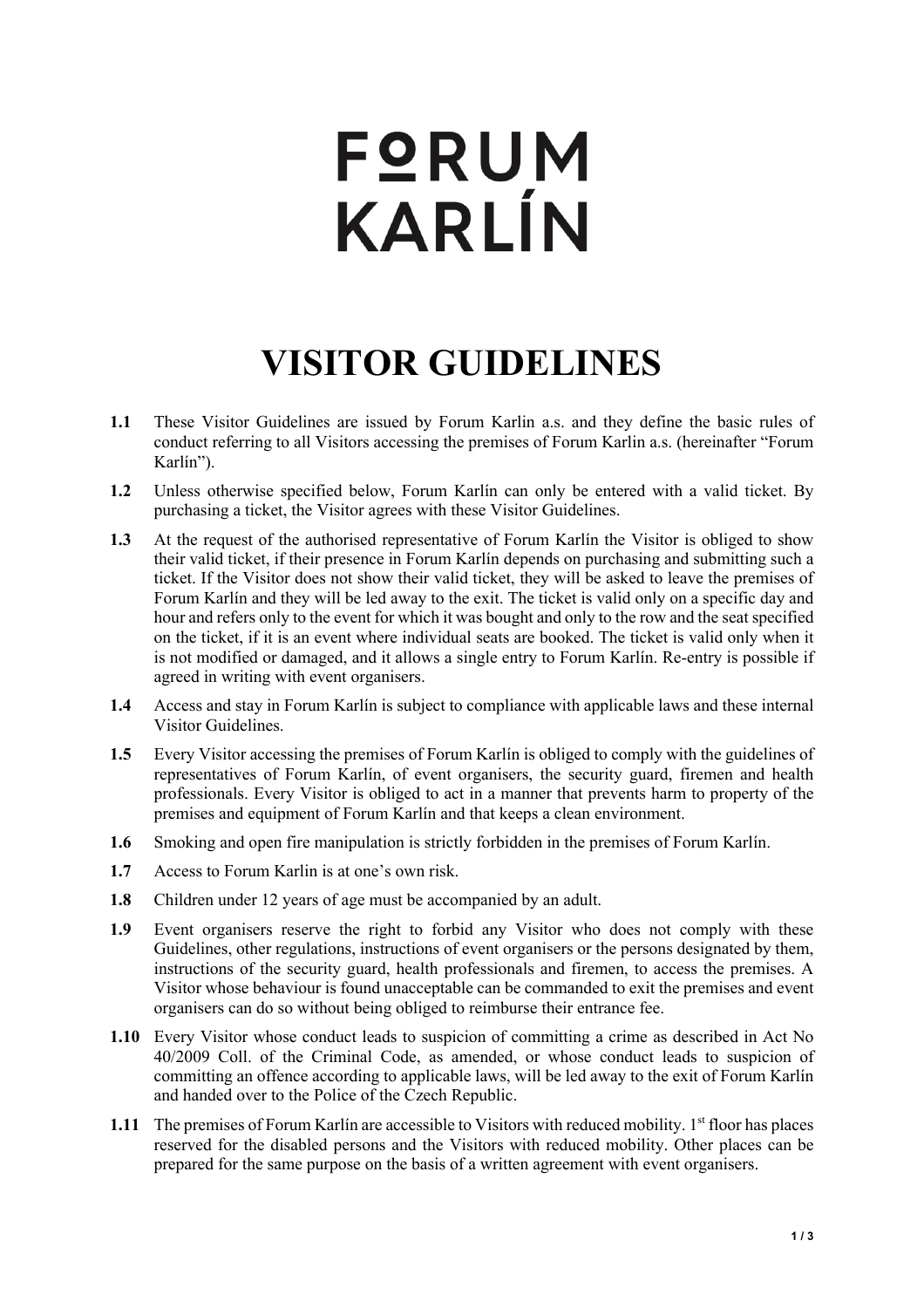- **1.12** Every Visitor who notices a defect or a malfunction that might lead to damage of the premises of Forum Karlín shall instantaneously communicate this fact to the representative of Forum Karlín.
- **1.13** Every Visitor who notices injury of any Visitor shall as soon as possible communicate this fact to the representative of Forum Karlín. Forum Karlín is not liable for damage to property or personal injuries caused by an act or omission of other Visitors or another third person. The Visitor can seek compensation for damages only against the persons who caused the damage.
- **1.14** With respect to the objective to ensure safety of all Visitors, every Visitor accessing the premises of Forum Karlín shall agree with security procedures and baggage inspection. Refusing such a control is considered a ground for refusing access to the premises of Forum Karlín.
- **1.15** It is forbidden to bring any alcohol, meals and drinks (except for drinks and other food necessary for Visitors on medical grounds), bottles, pressurized objects, any containers (glass or plastic bottles, cans, glasses and others), scissors, any professional data or audio-visual recording equipment (any exemption must be written and granted by event organisers), any weapons, but not restricted to, pepper sprays, knuckeldusters, knives, guns, explosives (including combustible explosives), flammable substances, binoculars, perfumes exceeding 100 ml volume (at the request of the representative of Forum Karlín the Visitor shall try them on themselves), hair sprays or deodorant sprays exceeding 100ml volume (at the request of the representative of Forum Karlín the Visitor shall try them on themselves), baby carriages, bicycles, scooters (and other means of transport or sports equipment) and other hazardous items that might cause injury or damage to property of event organisers or Visitors, or the premises of Forum Karlín. The representative of Forum Karlín and event organisers have the right to decide whether the given item is or is not hazardous.
- **1.16** On a written authorization of Forum Karlín a relevant event organiser can grant exemption to the above-mentioned rules of the Visitor Guidelines.
- **1.17** Access to the premises of Forum Karlín with animals is forbidden with the exception of assistance dogs of handicapped Visitors.
- **1.18** Every Visitor accessing the premises of Forum Karlín grants permission to use their picture or any visual and/or audio recording within any video recording, transmission or reproduction of an event for commercial or advertising purposes as referred in the relevant provisions of Act No 89/2012 Coll. of the Civil Code, as amended. If these records are used, the Visitors are not entitled to remuneration (royalties).
- **1.19** Compensation for damages caused by the Visitor will be claimed according to currently valid legislation of the Czech Republic.
- **1.20** Forum Karlín and/or event organisers are not liable for loss, theft or damage of articles or other property that the Visitor brings to the premises of Forum Karlín. Forum Karlín and/or event organisers are not liable for loss, theft or damage of articles or other property that the Visitor brings to the premises of Forum Karlín and which are contrary to these Guidelines, and which were seized by the representatives of Forum Karlín and/or the representatives of event organisers.
- **1.21** The Visitor is aware and agrees that all premises of Forum Karlín, including associated areas, are monitored by an industrial camera system.
- **1.22** In case of evacuation of Forum Karlín every Visitor who is present in the premises of Forum Karlín at the particular time is obliged to comply with the Evacuation Rules and to follow the instructions of the representatives of Forum Karlín and firemen.
- **1.23** Every Visitor accessing Forum Karlín is obliged to hand over articles found in the premises of Forum Karlín to the representative of Forum Karlín.
- **1.24** Developing any marketing and advertising activity in Forum Karlín without a written authorisation of Forum Karlín or event organisers is forbidden.
- **1.25** It is strictly prohibited to throw any objects to the production area and to throw any objects from higher floors to the lower floors.